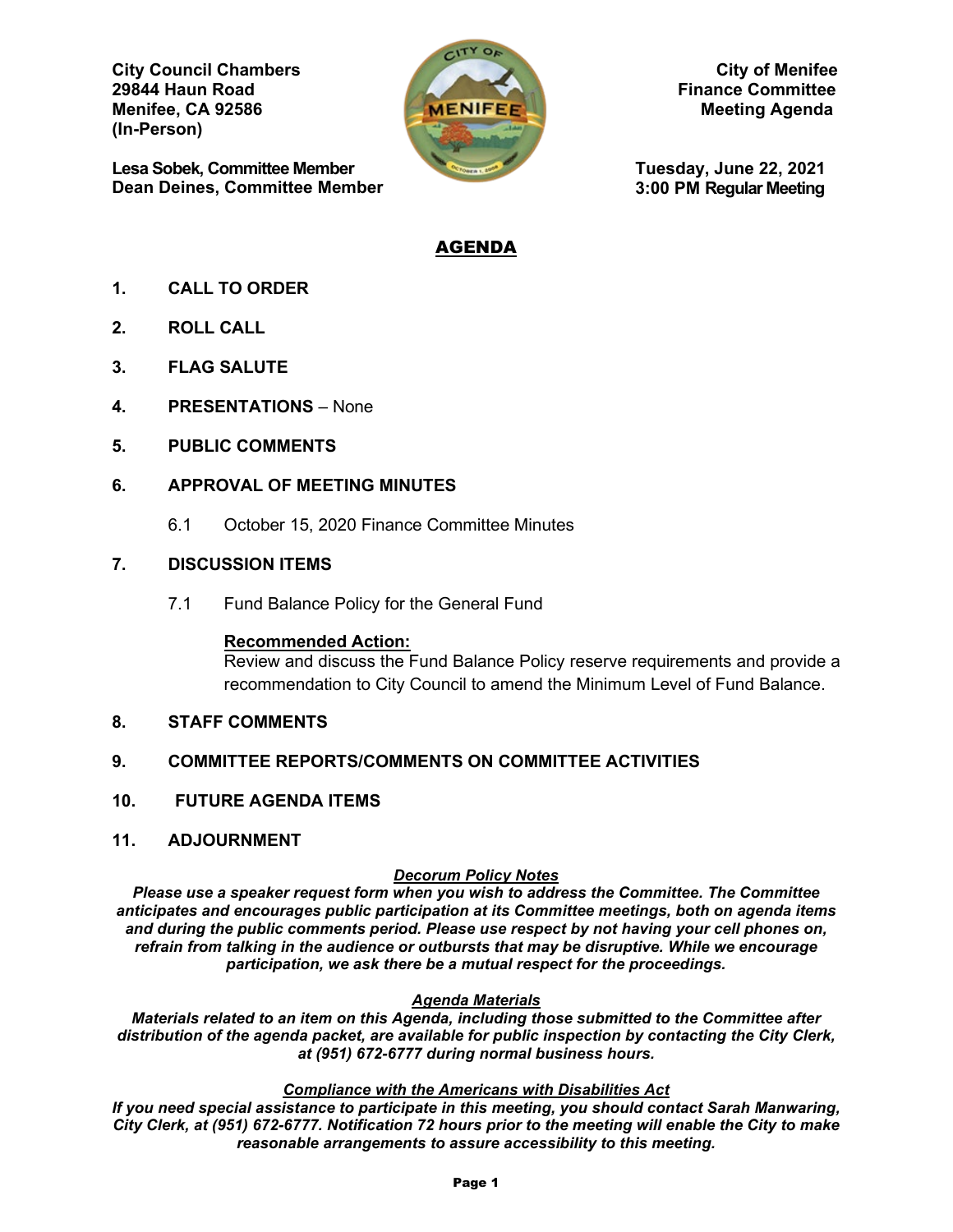**City Council Chambers City of Menifee Via Ring Central Finance Committee Finance Committee (See virtual information below) MENIFEET MENIFEET Meeting Minutes** 

Lesa Sobek, Committee Member **Thursday, October 15, 2020**<br>Dean Deines, Committee Member 2:00 PM Special Meeting **Dean Deines, Committee Member** 



# MINUTES

# **1. CALL TO ORDER**

The Meeting was called to order at 2:06 p.m.

# **2. ROLL CALL**

Committee Members Deines and Sobek were present.

# **3. FLAG SALUTE**

Committee Member Deines led the flag salute.

### **4. PRESENTATIONS** – None

# **5. APPROVAL OF MEETING MINUTES**

None.

### **6. DISCUSSION ITEMS**

7.1 Joint Powers Agreement for California Intergovernmental Risk Authority

Deputy City Manager Rochelle Clayton presented the item. The Committee asked questions about the City representative, the size of other city members, if rates will be affected by the City's police department, and what other risk pools are being considered.

Ms. Clayton stated that she represents the City on the board, which meets twice per year. She said that the City of Menifee does not currently have a lot of claims so that helps the pool instead of hurting it. She added that it might change with the police department and increase rates, but they will not know until February or March of 2021. Ms. Clayton said that the City received three proposals for review.

The Committee agreed with the recommended action.

# **Recommended Action:**

Review and comment on the information regarding the proposed Joint Powers Agreement for the California Intergovernmental Risk Authority (CIRA), which permits the merger or joining of the Public Agency Risk Sharing Authority of California (PARSAC) and the Redwood Empire Municipal Insurance Fund (REMIF).

7.2 Proposed Community Facilities District No. 2020-3 (Sumac Ridge)

Ms. Clayton presented an overview of the item and reported on a correction to recommended action as 175 units, not 17. Ms. Clayton introduced City Consultant Shane Spicer to present the item.

Mr. Spicer reported on the process of the proposed Community Facilities District (CFD) including the schedule of the hearting and election, and the second reading.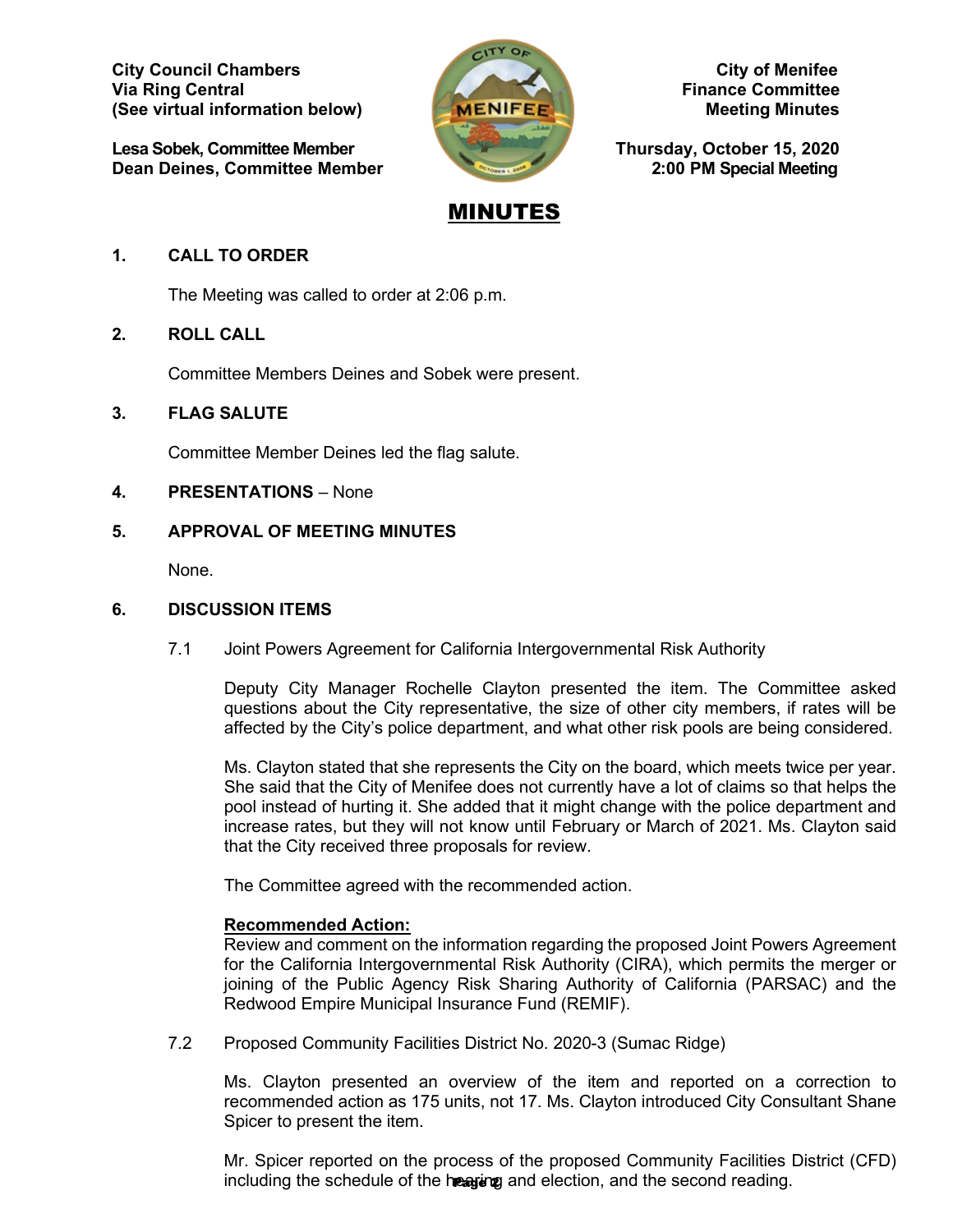The Committee asked questions about the project including open space and maintenance. Acting City Engineer Yolanda Macalalad and Community Services Director Jon Nicks answered the Committee's questions.

The Committee asked how the City was going to ensure the residents would get what they pay for and further discussed what the actual project would be the funds would go towards. Ms. Clayton said that staff would come back to the committee with a reporting tool and exact process and accountability.

The Committee agreed with the recommended action.

### **Recommended Action:**

Review the proposed Community Facilities District No. 2020-3 (Sumac Ridge) by MLC Holdings to finance the costs of certain public improvements for the development of a residential tract containing 17 units located north of Scott Road at the intersection of Scott Road and Lindenberger Road, and recommend submittal to the City Council for approval at the November 4, 2020 City Council Meeting.

7.3 Draft Revised Investment Policy

Ms. Clayton presented the report for the item and the need for a revised policy.

The Committee discussed the current earnings, investment terms, and asked questions about alternative investments.

Committee Member Deines asked questions about draft policy Section 16: Performance Evaluation. Sobek said that she did not have the time to fully review the draft policy. Ms. Clayton said that she would schedule another committee meeting for further review of the policy.

The item was continued.

### **Recommended Action:**

Review and provide comment on the Draft Revised Investment Policy and investment alternatives.

### **7. STAFF COMMENTS**

There were no staff comments.

### **8. COMMITTEE REPORTS/COMMENTS ON COMMITTEE ACTIVITIES**

There were no committee reports or comments.

### **9. FUTURE AGENDA ITEMS**

There were no future agenda requests.

### **10. ADJOURNMENT**

The meeting adjourned at 3:02 p.m.

\_\_\_\_\_\_\_\_\_\_\_\_\_\_\_\_\_\_\_\_\_\_\_\_\_ Sarah A. Manwaring, City Clerk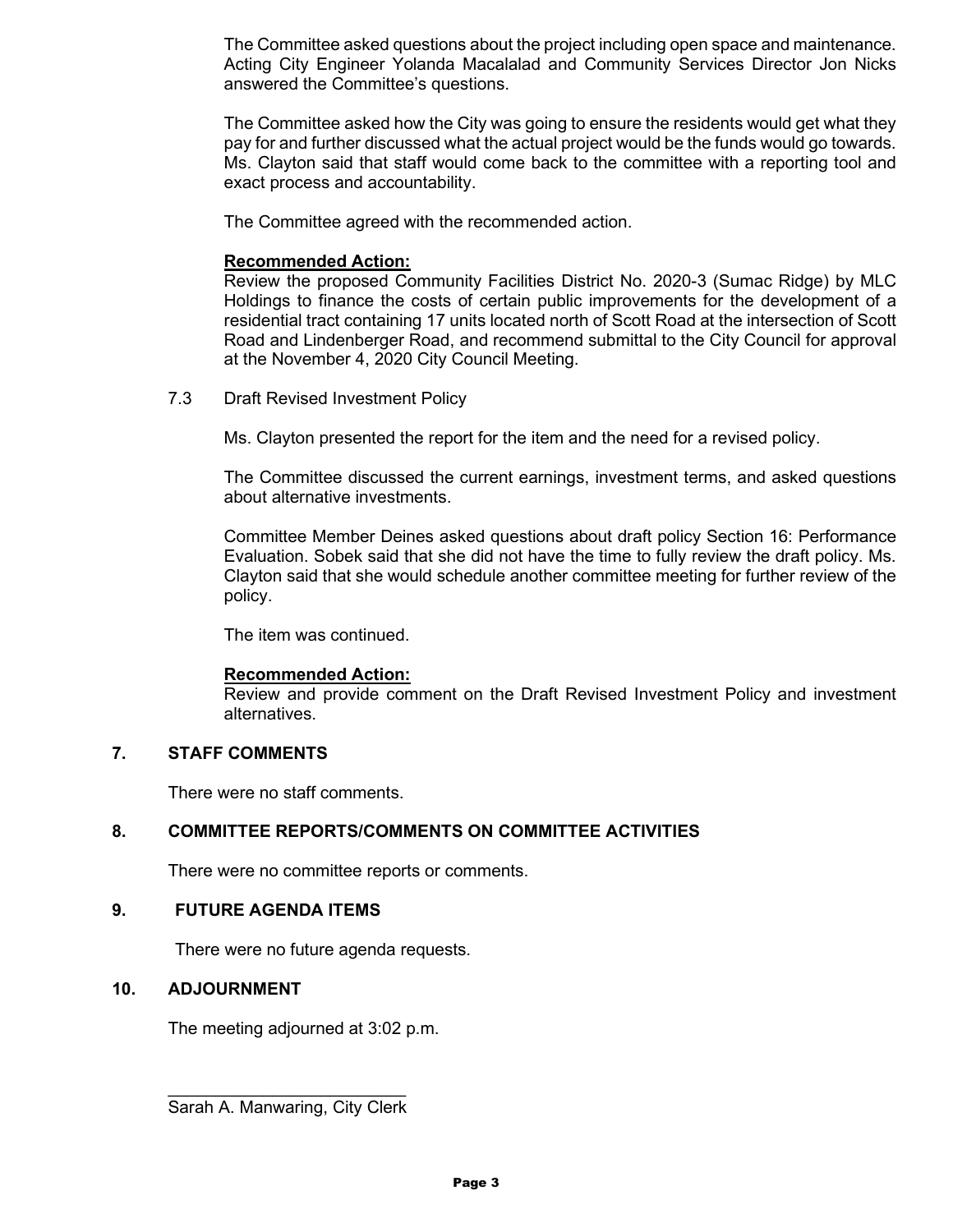

# **CITY OF MENIFEE**

| <b>SUBJECT:</b>      | Fund Balance Policy for the General Fund |
|----------------------|------------------------------------------|
| <b>MEETING DATE:</b> | June 22, 2021                            |
| TO:                  | <b>Finance Committee</b>                 |
| <b>PREPARED BY:</b>  | Wendy Preece, Deputy Finance Director    |
| <b>REVIEWED BY:</b>  | Rochelle Clayton, Assistant City Manager |
|                      |                                          |

# **RECOMMENDED ACTION**

Review and discuss the Fund Balance Policy reserve requirements and provide a recommendation to City Council to amend the Minimum Level of Fund Balance.

# **DISCUSSION**

The purpose of the Fund Balance Policy is to establish a target and minimum levels of unrestricted fund balance to be maintained in various funds and to identify certain requirements for classifying fund balance. This policy established the following fund balance reserves:

| <b>Total Fund Balance Reserve</b> | 25% |
|-----------------------------------|-----|
| <b>Unassigned Fund Balance</b>    | 5%  |
| Assigned Fund Balance             | 10% |
| <b>Committed Fund Balance</b>     | 10% |

The above designations are defined as follows.

### **Committed Fund Balance for Financial Stabilization Arrangement:**

The City's General fund balance committed for Operating Reserve Stabilization is established at a minimum of 10% of the General Fund's current operating expenditures, to be used in a catastrophic event or major emergency.

### **Assigned Fund Balance:**

The City's assigned for Economic Uncertainty Reserve is established at a minimum of 10% of the General Fund's current operating expenditures, to be used during times of severe economic distress such as protracted recessionary periods, State raids on local resources, or other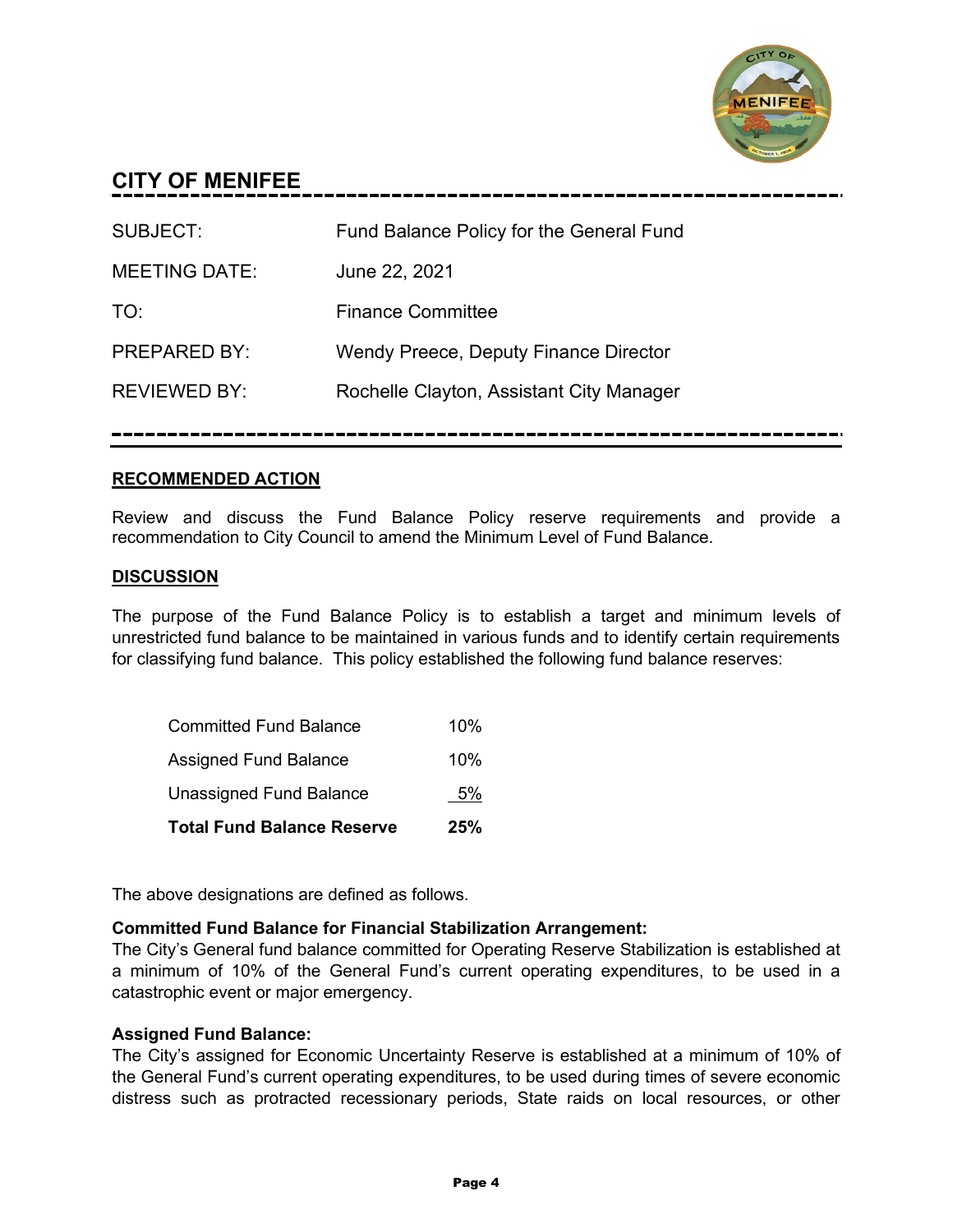impactful unforeseen events which greatly diminish the financial ability of the City to deliver core services.

### **Unassigned Fund Balance**

The City will achieve and maintain a minimum unassigned fund balance in its General Fund of 5% of the current year's operating expenditures. This minimum fund balance is to protect against cash flow shortfalls related to timing of projected revenue receipts and to maintain budgeted levels of service.

Finance staff is now recommending that as of July 1, 2021 the Fund Balance Reserve requirement be increased to the following:

| <b>Total Fund Balance Reserve</b> | 35%   |
|-----------------------------------|-------|
| Unassigned Fund Balance           | 10%   |
| <b>Assigned Fund Balance</b>      | 12.5% |
| <b>Committed Fund Balance</b>     | 12.5% |

The policy shall be reviewed every three years and staff recommends to incrementally increase the reserve requirement if possible, to reach a total required Fund Balance Reserve of 50%. A possible scenario of this process is shown in the following table:

| FY 13/14 | FY 21/22 | FY 24/25 | FY 27/28 | FY 30/31 |
|----------|----------|----------|----------|----------|
| 10%      | 12.5%    | 15%      | 17.5%    | 20.0%    |
| 10%      | 12.5%    | 15%      | 17.5%    | 20.0%    |
| 5%       | 10.0%    | 10%      | 10.0%    | 10.0%    |
| 25%      | 35%      | 40%      | 45%      | 50%      |

The following is a comparison of other local agency's Fund Balance Reserve requirement levels.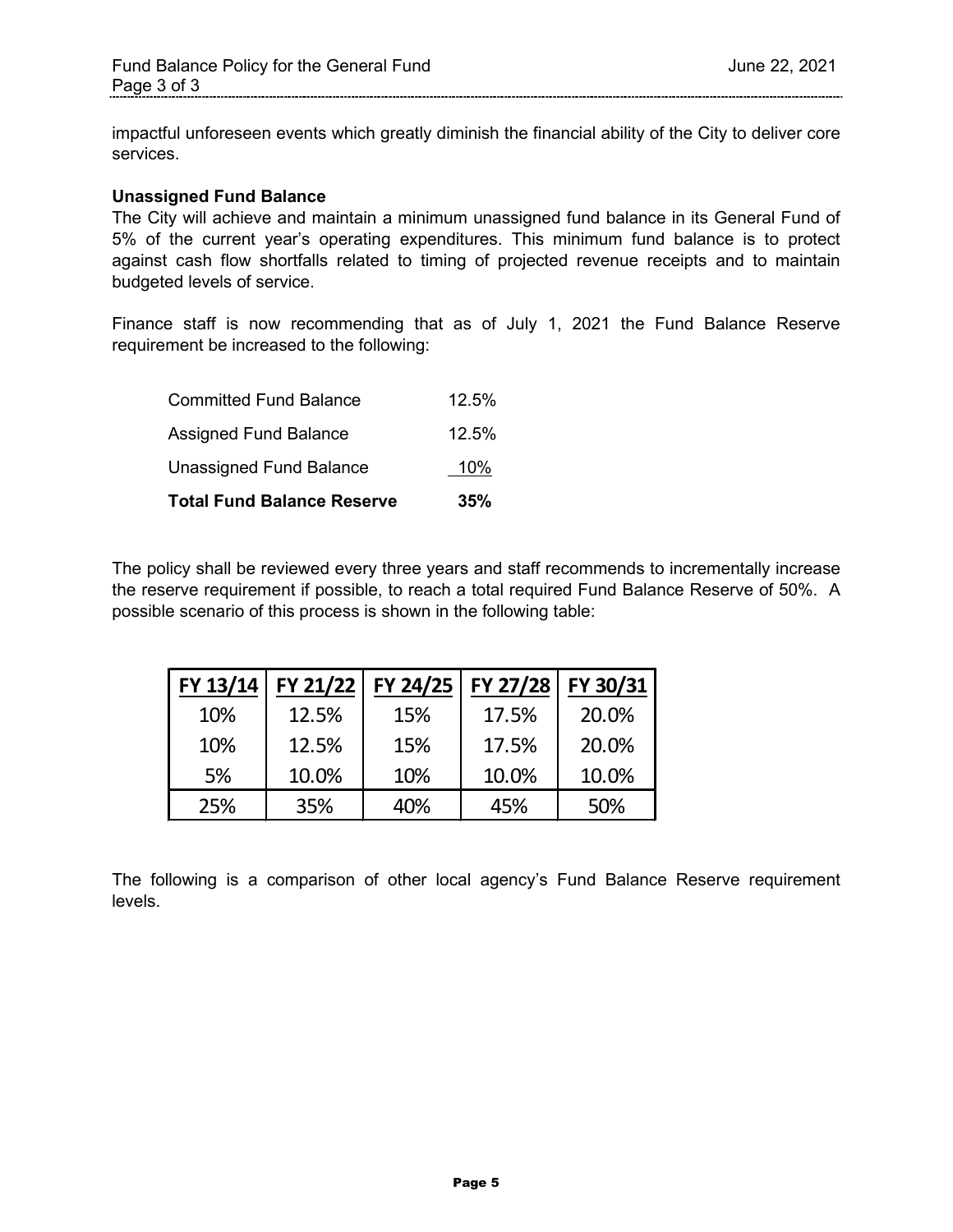| <b>Agency</b>                | <b>General Fund Reserve</b> |
|------------------------------|-----------------------------|
| <b>City of Perris</b>        | 35% of annual budgeted      |
|                              | revenues                    |
| City of Murrieta             | 30% of annual budgeted      |
|                              | expenditures                |
|                              | 25% of annual               |
| <b>City of Menifee</b>       | budgeted expenditures       |
|                              | 22% of annual budgeted      |
| <b>City of Moreno Valley</b> | expenditures                |
| City of Temecula             | 20% of annual budgeted      |
|                              | expenditures                |
| <b>City of Riverside</b>     | 20% of annual budgeted      |
|                              | expenditures                |
| <b>City of Lake Elsinore</b> | 17.5% of annual             |
|                              | budgeted expenditures       |

# **ADDITIONAL OPTIONS**

Unassigned Fund Balance over the current required levels can be designated into a Capital Projects Fund reserve for future capital projects designated by City Council.

# **ATTACHMENTS**

Fund Balance Policy FN-01-2

. . . . . . . . . . . . . . . . . . .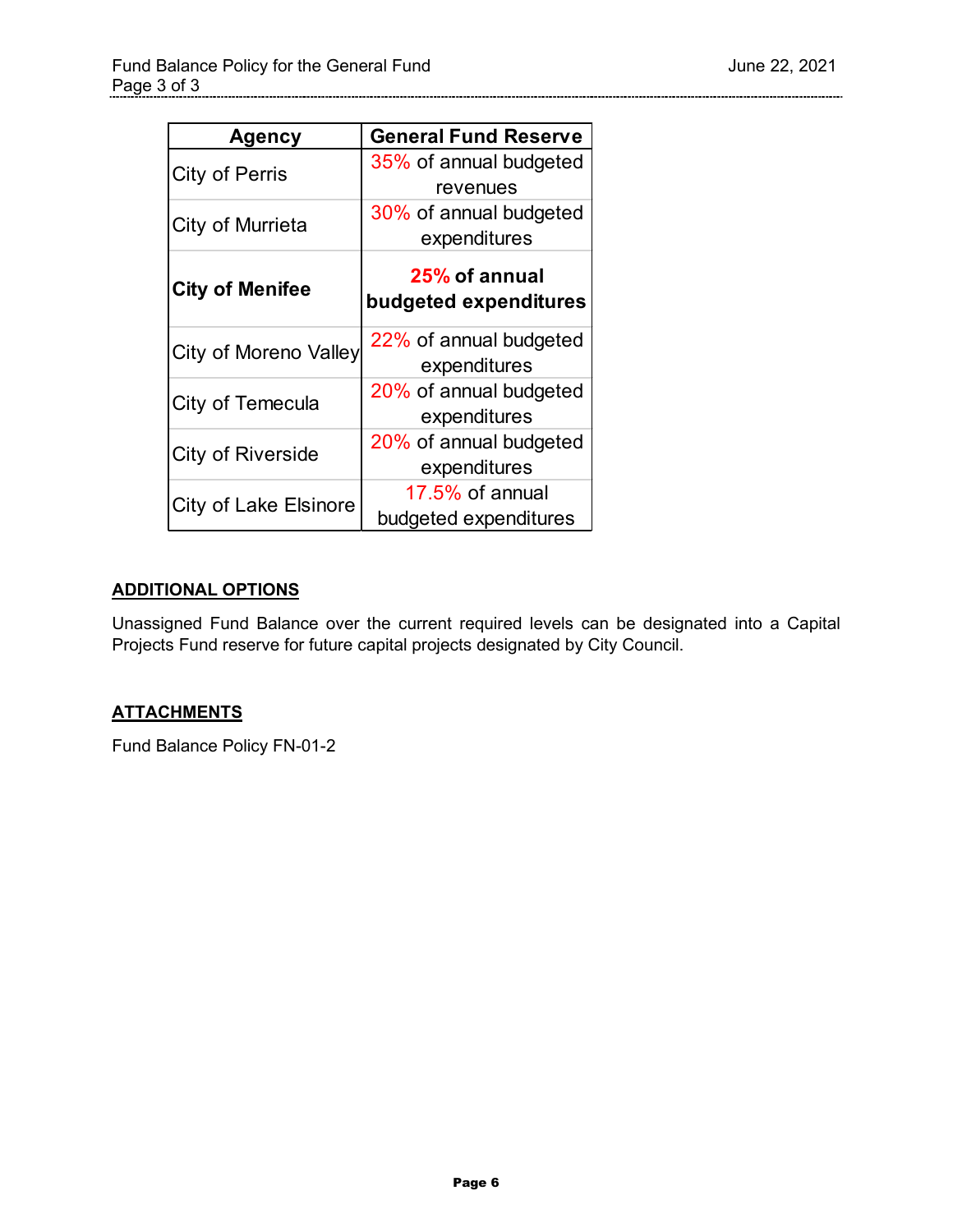| <b>CITY OF MENIFEE</b><br><b>Finance Policy</b>                   | Policy Number: FN-01-2<br><b>Approving Authority:</b><br><b>City Council</b> |
|-------------------------------------------------------------------|------------------------------------------------------------------------------|
| <b>Subject</b><br><b>Fund Balance Policy for the General Fund</b> | <b>Effective Date:</b><br>Last Modified: 8-21-13                             |
|                                                                   | 1 of 7<br>Page                                                               |

# **1.0 PURPOSE**

The purpose of this Policy is to establish a target and minimum levels of unrestricted fund balance to be maintained in various funds and to identify certain requirements for classifying fund balance in accordance with the Governmental Accounting Standards Board (GASB) Statement No. 54, *Fund Balance Reporting and Governmental Fund Definitions.*

# **2.0 SCOPE / BACKGROUND**

These policies/procedures apply to the various funds of the City of Menifee as described below. The City of Menifee's primary financial objective is to maintain the fiscal stability of the organization. Unrestricted fund balance is an important measure of economic stability. It is essential that the City maintain adequate levels of unrestricted fund balance to mitigate financial risk that can occur from unforeseen revenue fluctuations, unanticipated expenditures, and similar circumstances. Having adequate financial resources will enable the City to achieve this objective and its mission of serving the citizens of Menifee.

# **3.0 POLICY**

# **Committing Fund Balance**

The City Council, as the City's highest level of decision-making authority, may commit fund balance for specific purposes pursuant to constraints imposed by formal actions taken, such as an ordinance or resolution. These committed amounts cannot be used for any other purpose unless the City Council removes or changes the specified use through the same type of formal action taken to establish the commitment. City Council action to commit fund balance needs to occur within the fiscal reporting period; however, the amount can be determined subsequently.

# **Assigning Fund Balance**

The City Council has authorized the Finance Director as the official authorized to assign fund balance to a specific purpose as approved by the fund balance policy. Such assignments cannot exceed the available (spendable, unrestricted, uncommitted) fund balance in any particular fund.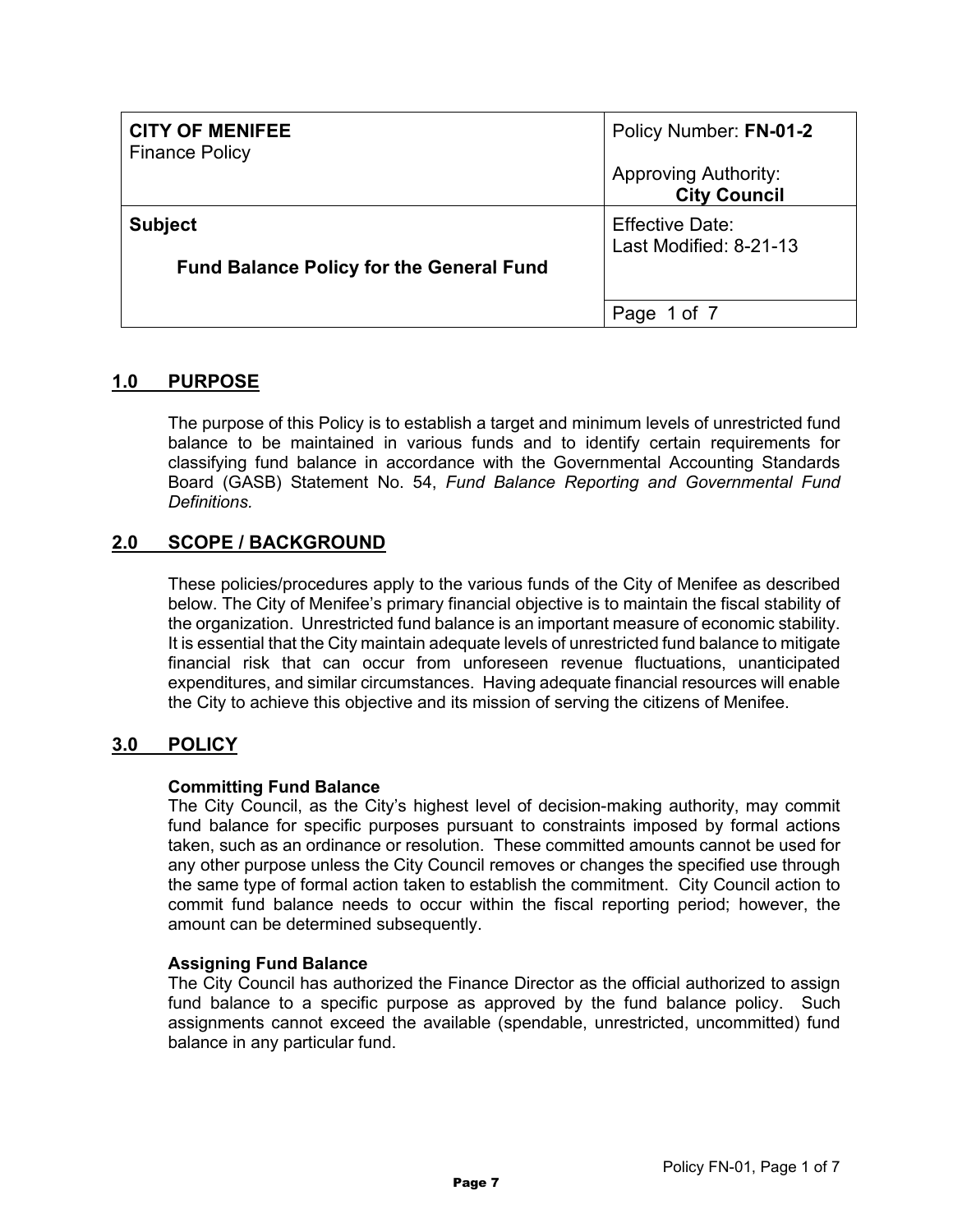### **Reporting Encumbrances**

Encumbering amounts in governmental funds for specific purposes for which resources have already been restricted, committed or assigned should not result in a separate display of encumbered amounts. Encumbered amounts for specific purposes for which amounts have not been previously restricted, committed or assigned, will be classified as committed or assigned, as appropriate, based on the definitions and criteria set forth in GASB Statement No. 54.

### **Hierarchy of Fund Balance Use**

When multiple categories of fund balance are available for expenditure, the City will spend the most restricted funds first before moving down to the next category with available funds in the following order:

- a. Restricted
- b. Committed
- c. Assigned
- d. Unassigned

### **Establishing An Operating Reserve Stabilization Fund Balance**

Maintaining a Financial Stabilization Fund Balance is a necessity for sound financial management and fiscal accountability. The City Council has the authority to establish an Operating Reserve Stabilization Fund Balance that will be a Committed Fund Balance.

An Operating Reserve Stabilization Fund Balance in the General Fund is established for the purpose of providing funds for an urgent effect that affects the safety of residents, employees, or property (e.g. earthquake, wildfires, terrorist attack etc.). The minimum level for the Financial Stabilization Account is 10% of General Fund operating expenditures. The recognition of an urgent event must be established by the City Council by adoption of a resolution explaining the nature of the fiscal crisis and requires approval by a majority vote of the City Council.

### **Use of Stabilization Fund Balance**

General Fund Operating Reserve Stabilization Fund Balance shall be used only to fund unanticipated needs and/or emergencies as described below:

Catastrophic Events and Major Disasters-The Financial Stabilization fund balance is to fund the extraordinary operating costs, legal costs and cash flow problems associated with delays in State and Federal reimbursements for any catastrophic event and major disaster (natural or man-made) declared by the City Council of their designee, or by the State of California, or by the federal government that are nonrecurring expenditures.

A budget revision must be approved by the City Council. A maximum of fifty percent of the prior year ending balance in the Operating Reserve Stabilization Fund may be drawn. At no time may the balance be less than 5 percent of the adopted annual appropriations, or half of the prior year ending balance, whichever is greater.

### **Changes and Replenishment of Stabilization Fund Balance**

The City Council may, by a majority vote of its members, change the amount of this commitment and/or the specific uses of these monies. In the event that the balance drops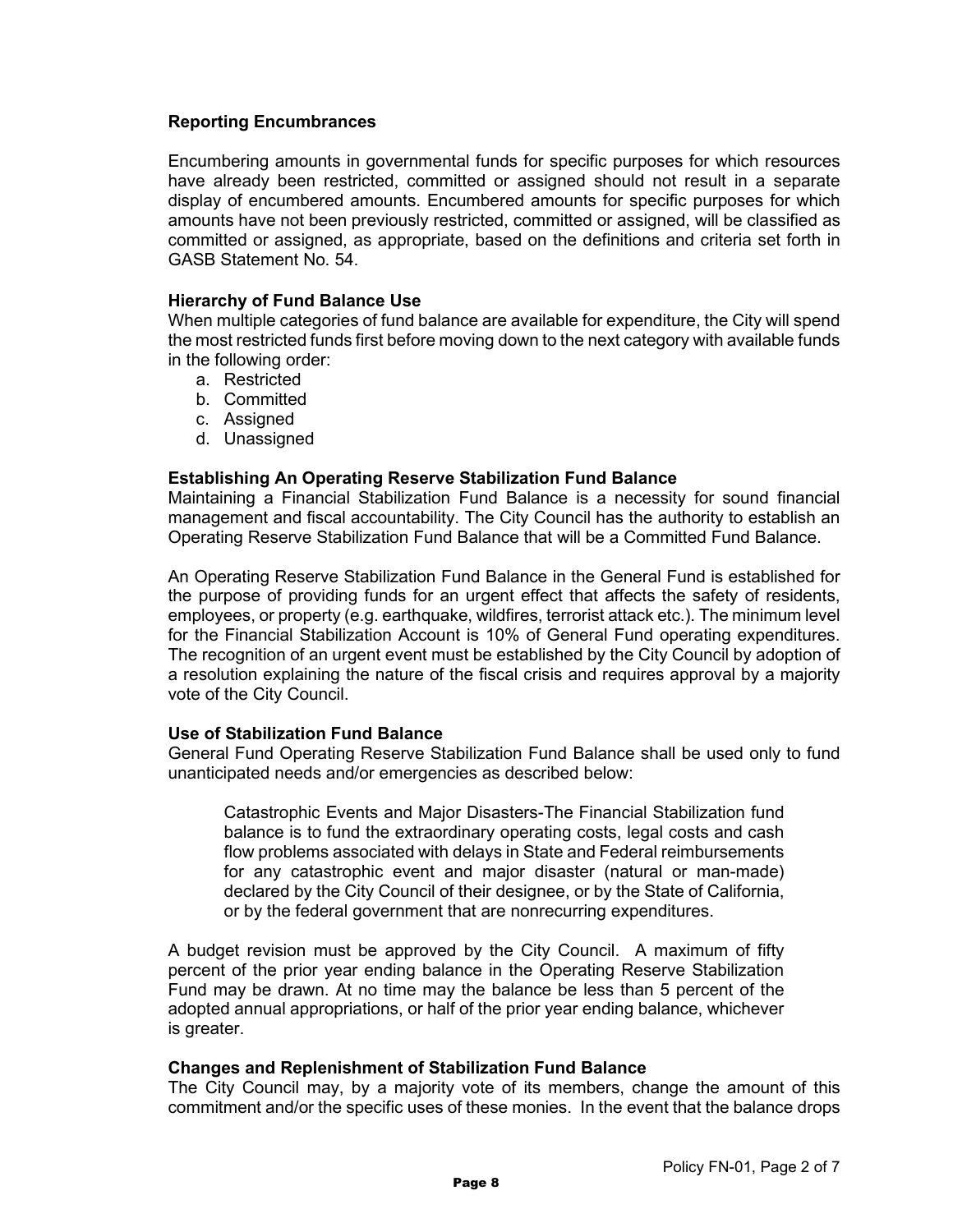below the established minimum level, the City Council will develop a plan to replenish the Operating Reserve Stabilization Fund balance to the established minimum level within three years. The progress of replenishment should be reported in the annual budget. The City will use non-recurring revenues, budget surplus, proceeds from the sale of Cityowned surplus property, and any other funds identified in the budget to increase the Stabilization fund balance.

### **Minimum Level of Fund Balance/Net Assets**

**General Fund:** It is the goal of the City to achieve and maintain a minimum unrestricted (committed, assigned and unassigned) fund balance in its General Fund equal to 25% of the current year's budgeted operating expenditure. This percentage represents a balance roughly equal to three (3) months of operating expenditures. The Government Finance Officers Association (GFOA) recommends that "general-purpose governments, regardless of f size, maintain unrestricted fund balance in their general fund of no less than two months of regular general fund operating revenues or regular general fund operating expenditures."[1](#page-8-0) The City considers a balance of less than 20% to be a cause for concern, barring unusual or deliberate circumstances.

### *Committed Fund Balance for Financial Stabilization Arrangement*

The City's General fund balance committed for Operating Reserve Stabilization is established at a minimum of ten (10) percent of the General Fund's current operating expenditures, to be used in a catastrophic event or major emergency.

The City will utilize the amounts previously identified as an Emergency Contingency Reserve to fund the Financial Stabilization Arrangement.

### *Assigned Fund Balance*

The City's assigned for Economic Uncertainty Reserve is established at a minimum of ten (10) percent of the General Fund's current operating expenditures, to be used during times of severe economic distress such as protracted recessionary periods, State raids on local resources, or other impactful unforeseen events which greatly diminish the financial ability of the City to deliver core services. The Assigned Fund Balance will be used during periods of economic distress as measured by one of the following triggers:

- Consumer Price Index exceeds the index for the previous year by more than five percent for two consecutive years.
- Local unemployment rate exceeds ten percent for three consecutive quarters.
- The rate of inflation exceeds the growth in property tax revenue by five percent for two consecutive fiscal years.
- Significant State take-away of revenue totaling more than five percent of total revenue in a given fiscal year.
- Sales Tax revenue falls by ten percent of the previous quarter for at least three consecutive quarters.

<span id="page-8-0"></span><sup>1</sup> GFOA Best Practice: Appropriate Level of Unrestricted Fund Balance in the General Fund (2002 and 2009)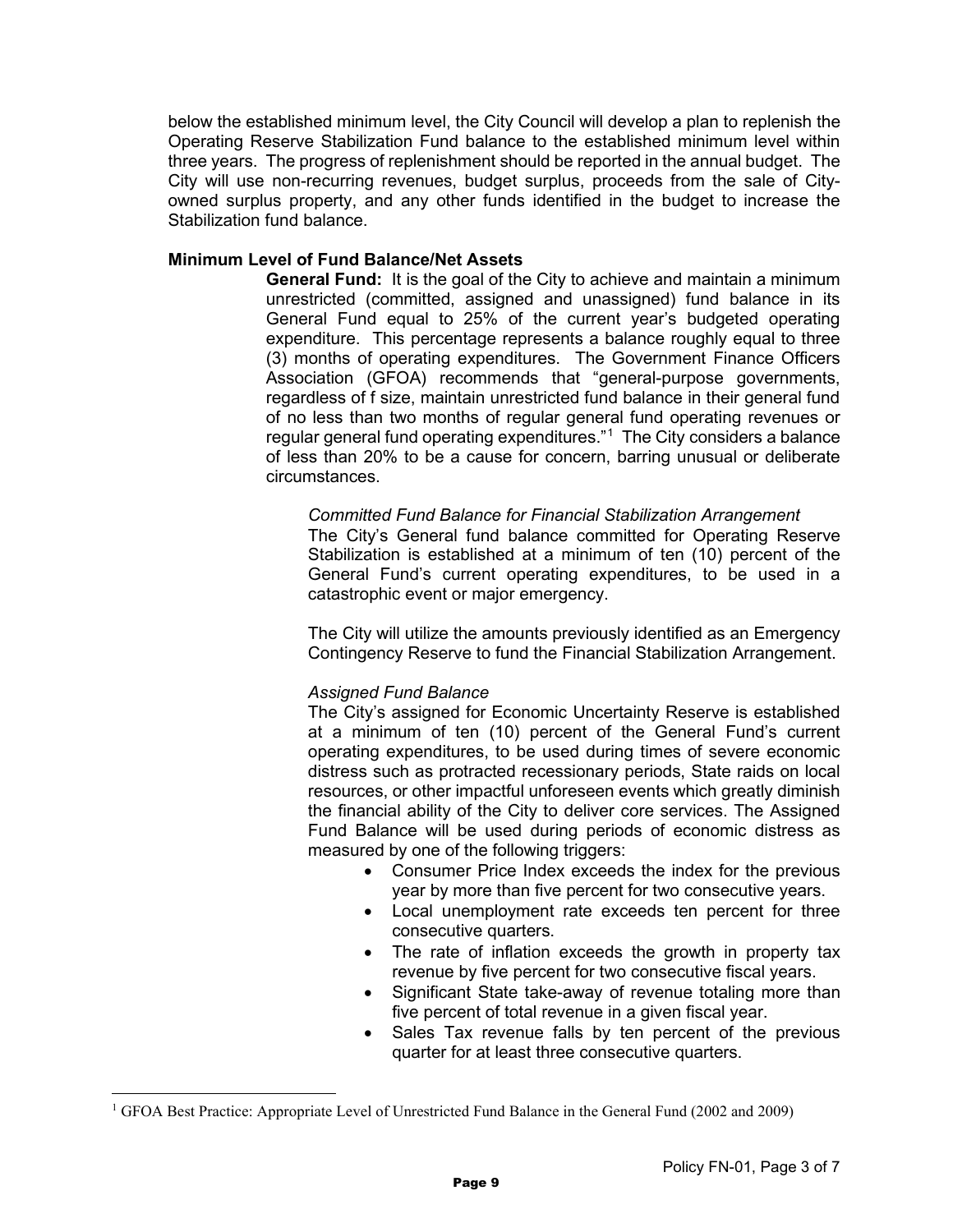• Revenue forecasts for the next fiscal year estimates revenue loss of more than seven percent.

### *Unassigned Fund Balance*

The City will achieve and maintain a minimum unassigned fund balance in its General Fund of five (5) percent of the current year's operating expenditures. This minimum fund balance is to protect against cash flow shortfalls related to timing of projected revenue receipts and to maintain budgeted levels of service.

**Special Revenue Funds:** Special revenue funds are created to account for the proceeds from specific revenue sources that are legally restricted for specific purposes (i.e. grants, gas tax). No specific minimum fund balance requirement is created by this policy. Rather, each fund must adhere to any underlying guidelines attached to that revenue source.

**Debt Service Funds:** Debt service funds are very specific with the amount of fund balance required to be held. The minimum fund balance requirement for any outstanding bond issue will be consistent with the bond covenants.

**Capital Project Funds:** Capital project funds are created to account for revenue set aside to construct or acquire capital assets or improvements. These projects may extend beyond one fiscal year. No specific amount for minimum fund balance is required.

### **Replenishing Minimum Fund Balance Deficiencies**

When minimum fund balance falls below the required threshold, the City Council must approve and adopt a plan to restore this balance to the target level within three years using the budget strategies described below:

- The City will use budget surplus
- The City will reduce recurring expenditures to eliminate any structural deficit or,
- The City will increase revenues or pursue other funding sources, or
- A combination of the three options above

The progress of replenishment shall be reported in the annual budget.

### **Deficit Fund Balance**

If the fund balance is not positive at any year-end, the City shall develop a funding plan and a timeframe to bring it into a positive state.

The unassigned fund balance deficit in General Fund shall be restored through the following mechanisms, in order of priority:

- Reduction of (1) assigned fund balance levels, (2) committed fund balance levels;
- Transfer of unassigned fund balances from other related funds, if allowed.

### **Surplus Fund Balance**

Unrestricted fund balance in the General Fund will be considered a surplus if over 30% of the budgeted operating expenditures. If unrestricted fund balance of the General Fund exceeds 30%, the City may consider such fund balance surpluses to be used for (a) capital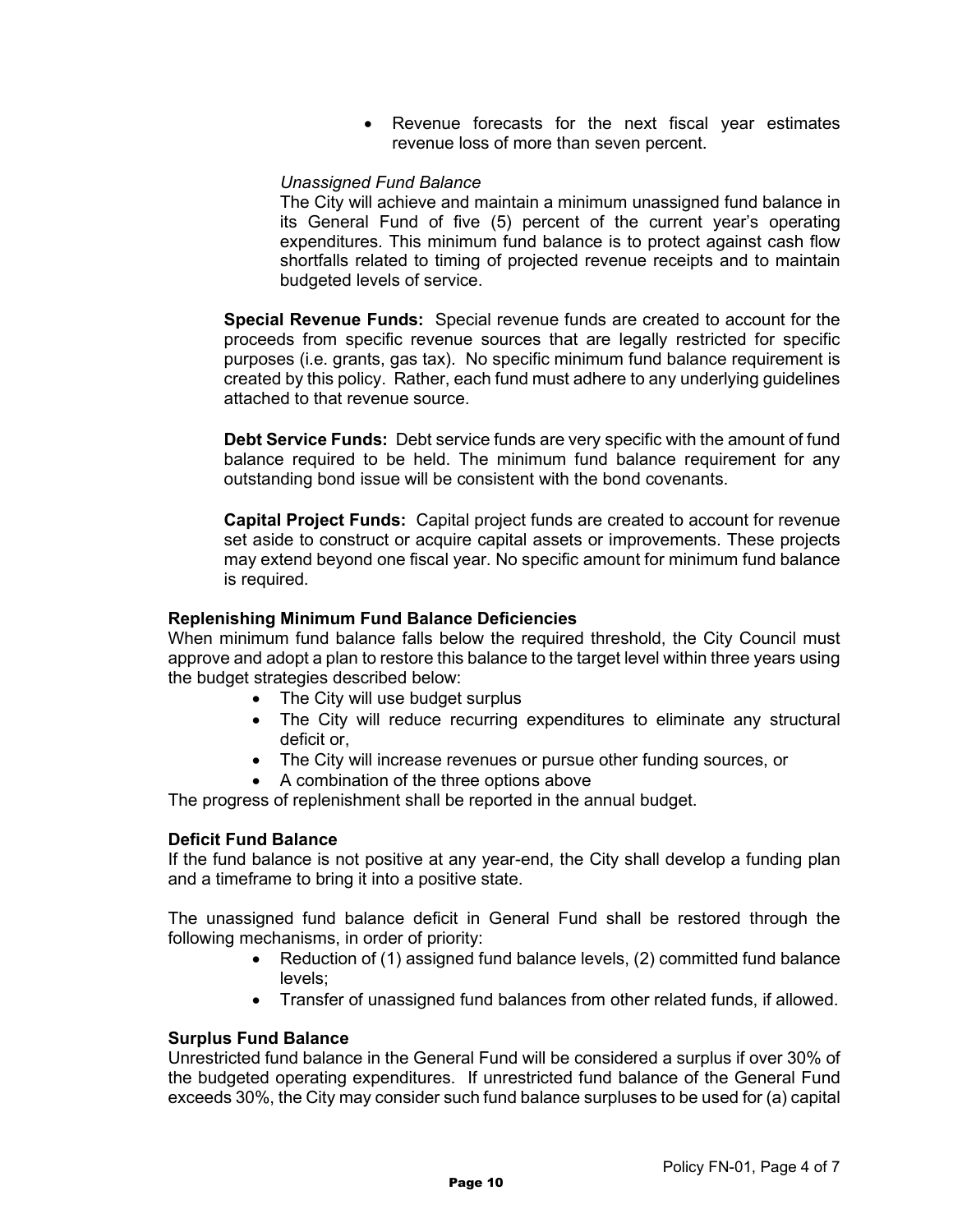projects and equipment (b) pay down long-term obligations, and (c) one-time expenditures that are non-recurring in nature and which do not require additional future operating expenditure outlay for maintenance, additional staffing or other recurring expenditure. Appropriation from the General Fund's unrestricted fund balance shall require the approval of the City Council.

### **Surplus Fund Balance-City Hall Commitment**

In any year where total revenues exceed total expenditures (including capital expenditures), and the unrestricted fund balance of the General Fund exceeds 30%, the surplus may be transferred by direction of the City Council to the Committed Fund account set aside for construction of the future City Hall.

# **4.0 PROCEDURES**

### **Implementation and Review**

Upon adoption of this policy the City Council authorizes the Finance Department to establish standards and procedures which may be necessary for its implementation. The City Council shall review and approve this policy via resolution at a minimum of every three (3) years to ensure it continues to meet the needs of the City given the economic factors and the current financial status at that time interval.

# **5.0 RESPONSIBILITIES**

- City Council
	- o Adopt fund balance policy.
- City Manager
	- o Determine appropriate levels of fund balance in accordance with adopted policy.
- City of Menifee, Finance
	- o Finance Director to assign specific amounts for financial reporting purposes.
	- o Responsible for recording amounts according to adopted policy.
	- $\circ$  Responsible for ensuring that fund balance is properly reported in the City's Comprehensive Annual Financial Report (CAFR).

# **6.0 DEFINITIONS**

### **Governmental Funds:**

The following definitions will be used in reporting activity in governmental funds across the City. The City may or may not report all funds types in any given reporting period, based on actual circumstances and activity.

- The general fund is used to account for all financial resources not accounted for and reported in another fund.
- Special revenue funds are use to account and report the proceeds of specific revenue sources that are restricted or committed to expenditure for specific purposes other than debt services or capital projects.
- Debt service funds are used to account for all financial resource restricted, committed or assigned to expenditure for principal and interest.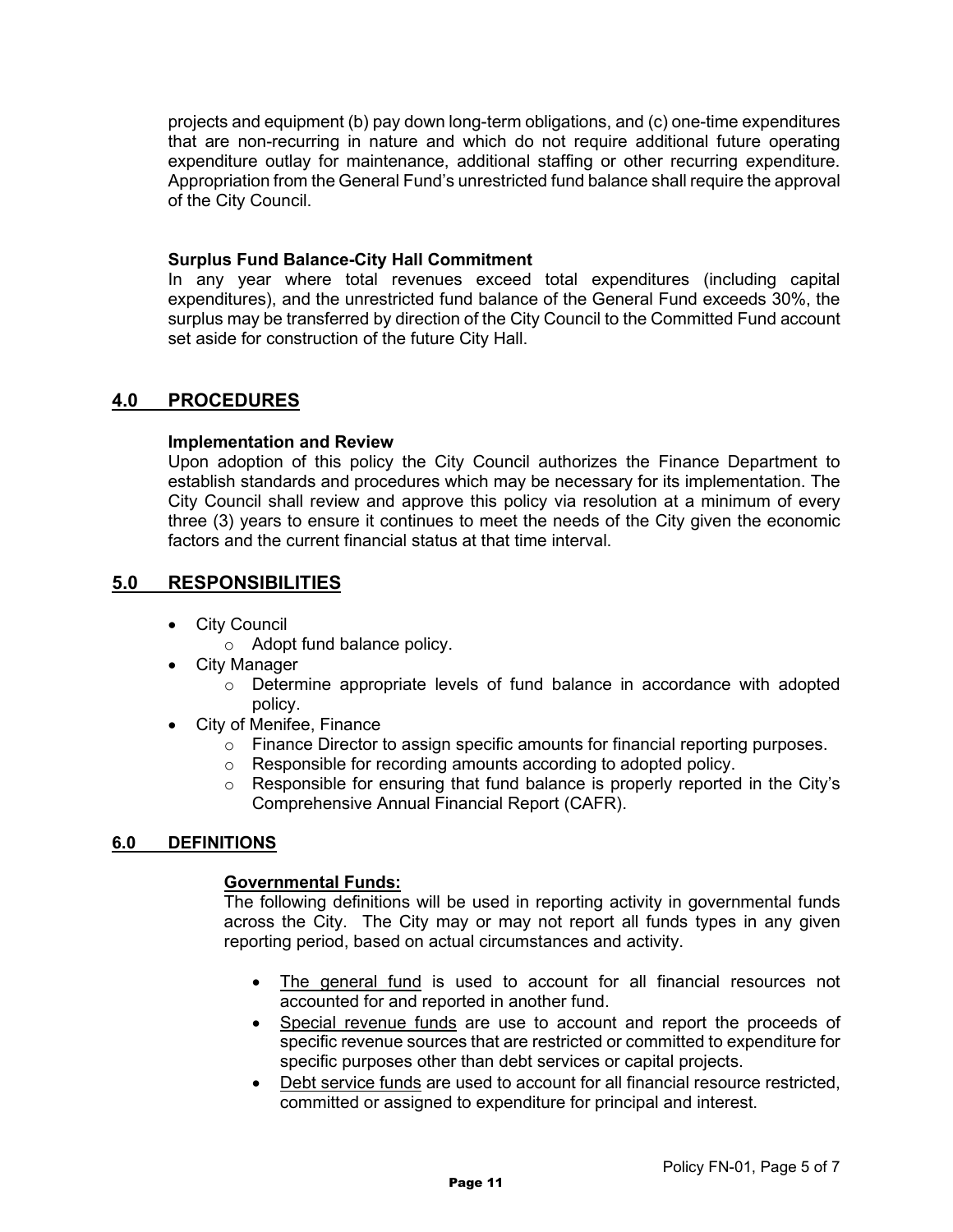- Capital project funds are used to account for all financial resources restricted, committed or assigned to expenditures for the acquisition or construction of capital assets.
- Permanent funds are used to account for resources restricted to the extent that only earnings, and not principal, may be used for purposes that support the City's purposes.

### **Fund balance classification in governmental funds:**

Fund balance is defined as the excess of total assets as compared to total liabilities in a governmental fund. GASB Statement No. 54 outlines the requirement to report the fund balance for governmental funds in specific classifications which create a hierarchy primarily based on the extent to which the City is bound to the constraints on the specific purposes for which funds can be spent. The Fund Balance consists of the following categories:

- Nonspendable Fund Balance: That portion of a fund balance that includes amounts that cannot be spent because they are either (a) not in a spendable form, such as prepaid items, inventories of supplies, or loans receivable; or (b) legally or contractually required to be maintained intact, such as the principal portion of an endowment.
- Restricted Fund Balance: That portion of a fund balance that reflects constraints placed on the use of resources (other than nonspendable items) that are either (a) externally imposed by creditors (such as through debt covenants), grantors, contributors, or laws or regulations of other governments; or (b) imposed by law through constitutional provisions or enabling legislation.
- Committed Fund Balance: That portion of a fund balance that includes amounts that can only be used for specific purposes pursuant to constraints imposed by formal action of the government's highest level of decisionmaking authority, and remain binding unless removed in the same manner.
- Assigned Fund Balance: That portion of a fund balance that includes amounts that are constrained by the government's intent to be used for specific purposes, but that are neither restricted not committed. Such intent needs to be established at either the highest level of decision-making, or by an official designated for that purpose.
- Unassigned Fund Balance: That portion of a fund balance that includes amounts that do not fall into one of the above four categories. The General Fund is the only fund that will report this category of fund balance.

### **Stabilization Arrangement:**

Per GASB Statement No. 54, governments have the option to formally set aside unrestricted fund balance amounts to use for budget or revenue stabilization, working capital needs, and contingencies or emergencies. The authority to set aside such amounts can be established by statute, ordinance, resolution, or charter. These amounts are subject to controls that dictate the circumstances under which they can be spent. The formal action that imposes the parameters for spending should identify and describe the specific circumstances under which a need for stabilization arises. These circumstances should be such that they would not be expected to occur routinely. Stabilization amounts should be reported in the general fund as restricted or committed if they meet the criteria of restricted or